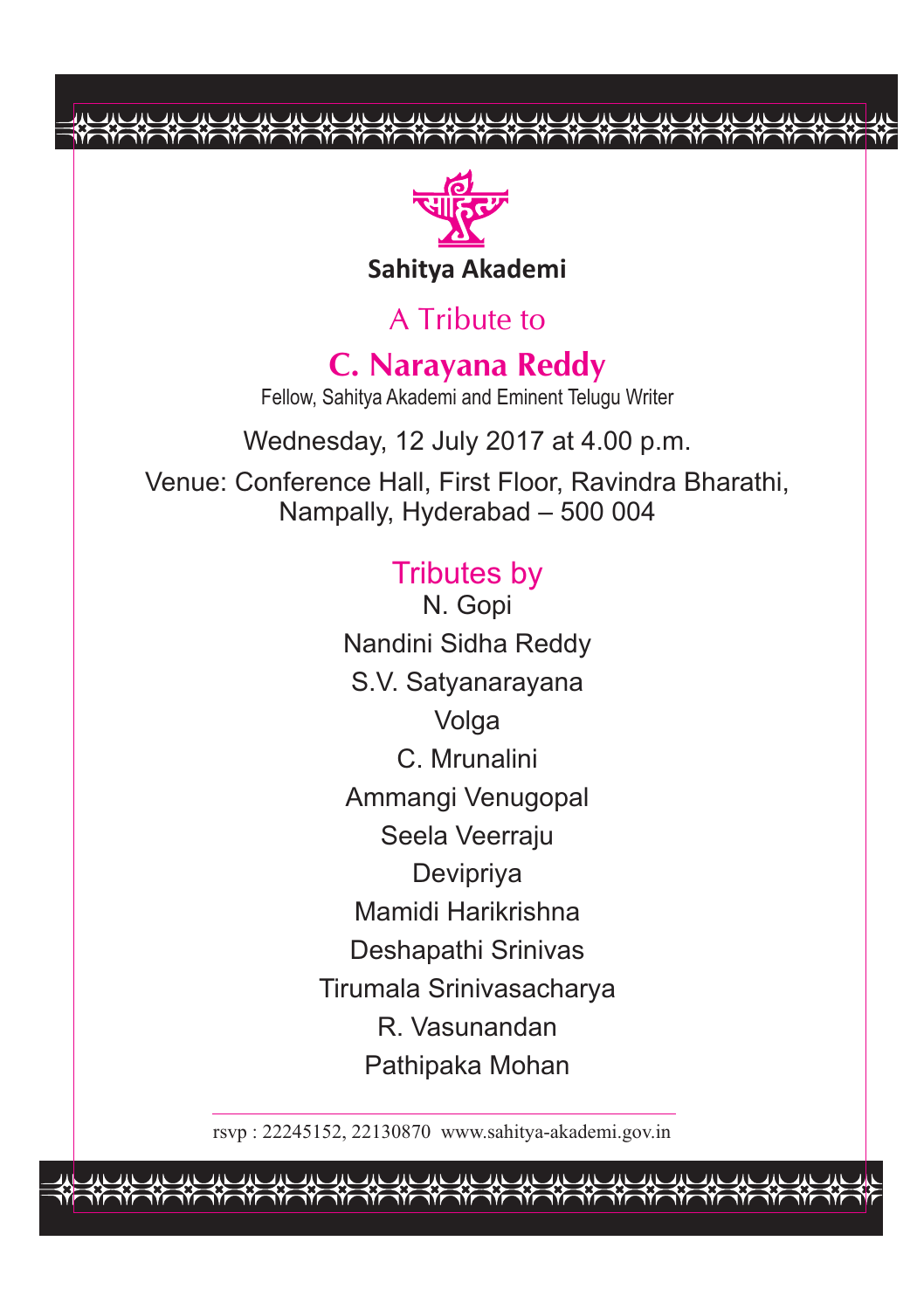

 $\frac{1}{2}$ 

री की री में मैं किया है। मैं किसी मैं किसी मैं किसी मैं किसी मैं किसी मैं किसी मैं किसी मैं किसी मैं किसी मैं

# సాహిత్య అకాదెమి

<mark>సి. నారాయణ రె</mark>డ్డి

ఫెల్లొ, సాహిత్య అకాదెమి మరియు (పముఖ తెలుగు రచయిత సంస్మరణసభ తేది: బుధవారం, 12 జులై 2017, సాయం(తం 4.00 గంటలకు వేదిక : కాన్ఫరెన్స్ హాల్, మొదటి అంతస్తు, రవీం(ద భారతి, నాంపల్లి, హైదరాబాద్ –  $500004$ 

## ನಿವಾಳಿ

ఎన్. గోపి నందిని సిధారెడ్డి ఎస్.వి. సత్యనారాయణ ఓల్గా సి. మృణాలిని అమ్మంగి వేణుగోపాల్ శీలా వీ∣రాజు దేవిౖిమ మామిడి హరికృష్ణ దేశపతి (శీనివాస్ తిరుమల (శీనివాసాచార్య ఆర్. వసునందన్ పత్రిపాక మోహన్

rsvp: 22245152, 22130870 www.sahitya-akademi.gov.in